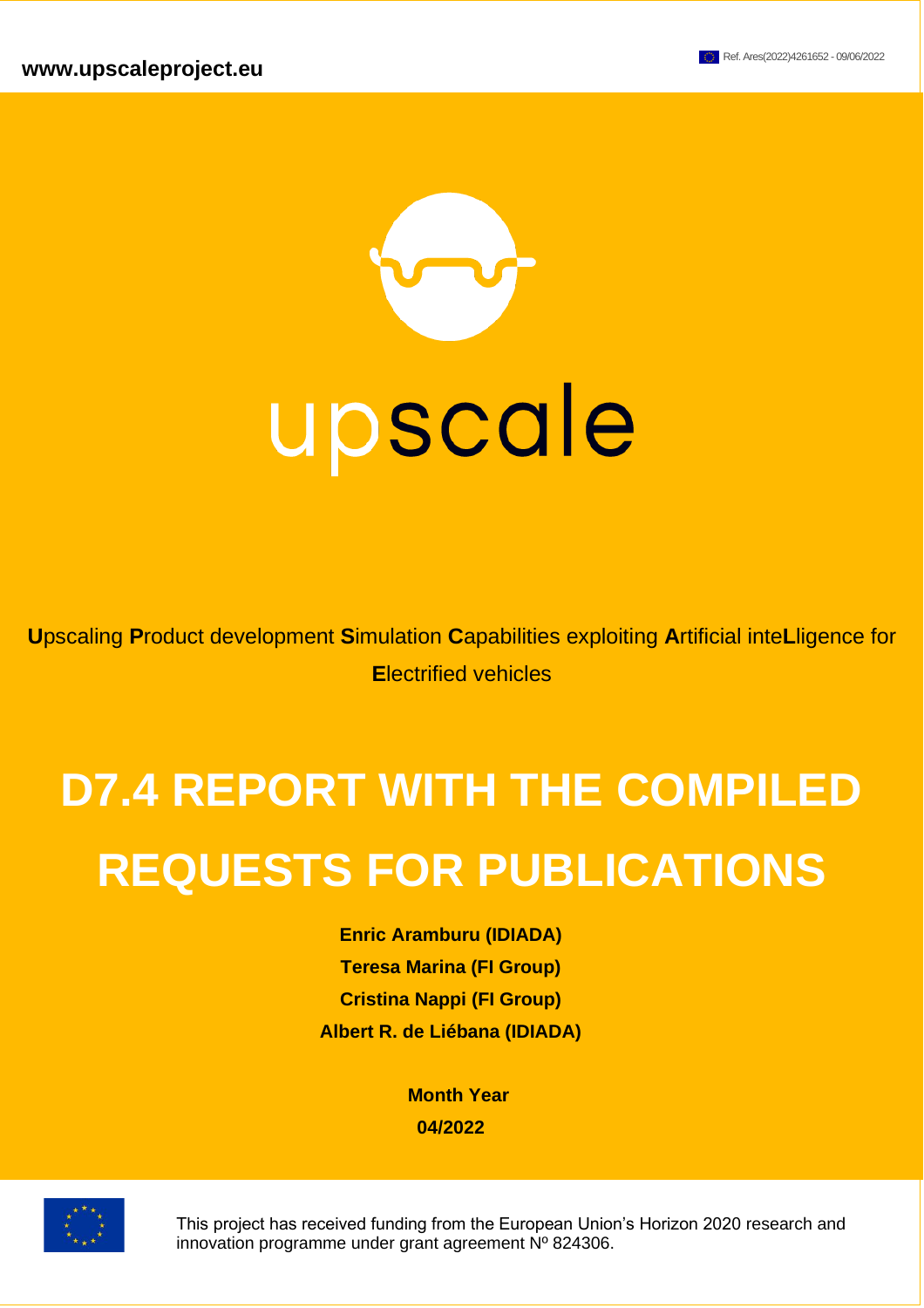## **Project Details**

| <b>PROJECT TITLE</b>                                  | Upscaling product development simulation<br>capabilities exploiting artificial intelligence for<br>electrified vehicles |
|-------------------------------------------------------|-------------------------------------------------------------------------------------------------------------------------|
| <b>PROJECT ACRONYM</b>                                | <b>UPSCALE</b>                                                                                                          |
| <b>GRANT AGREEMENT NUMBER</b>                         | 824306                                                                                                                  |
| <b>INSTRUMENT</b>                                     | <b>RIA</b>                                                                                                              |
| <b>CALL</b>                                           | LC-GV-2018                                                                                                              |
| <b>STARTING DATE OF THE PROJECT November 1ST 2018</b> |                                                                                                                         |
| <b>PROJECT DURATION</b>                               | 42 Months                                                                                                               |

#### **The UPSCALE Project**

The UPSCALE (Upscaling Product development Simulation Capabilities exploiting Artificial inteLligence for Electrified vehicles) goal is demonstrating the feasibility of using AI enhanced CAE methods in EV development processes, such as vehicle aerodynamics, battery thermal modelling and crash simulation and leading the deployment of AI tools for other CAE applications.

UPSCALE is the first EU-project that has the specific goal to integrate artificial intelligence (AI) methods directly into traditional physics-based Computer Aided Engineering (CAE)-software and –methods. These CAE-tools are currently being used to develop road transportation not only in Europe but worldwide. The current focus of the project is to apply AI-methods to reduce the development time and increase the performance of electric vehicles (EVs) which are required by the automotive industry to reduce global emission levels. High performance computing (HPC) and CAE software and methods play a decisive role in vehicle development process. In order to make a significant impact on the development process, the two most HPC intensive CAE applications have been chosen as use cases for the project: vehicle aero/thermal and crash modelling. When considering total automotive HPC usage, approximately 20% is used for aero/thermal simulations and up to 50% of HPC resources are utilized for crash simulations. By improving the effectiveness of these two areas, great increases in efficiency will lead to a 20% of reduction of product development time. Other novel modelling approaches such as reduced order modelling will be coupled to the AI improved CAE software and methods to further reduce simulation time and ease the application of optimization tools needed to improve product quality. Through the combined effort of universities, research laboratories, European automotive OEMs, software companies and an AI-SME specialized in machine learning (ML), the UPSCALE project will provide a unique and effective environment to produce novel AI-based CAE-software solutions to improve European automotive competitiveness.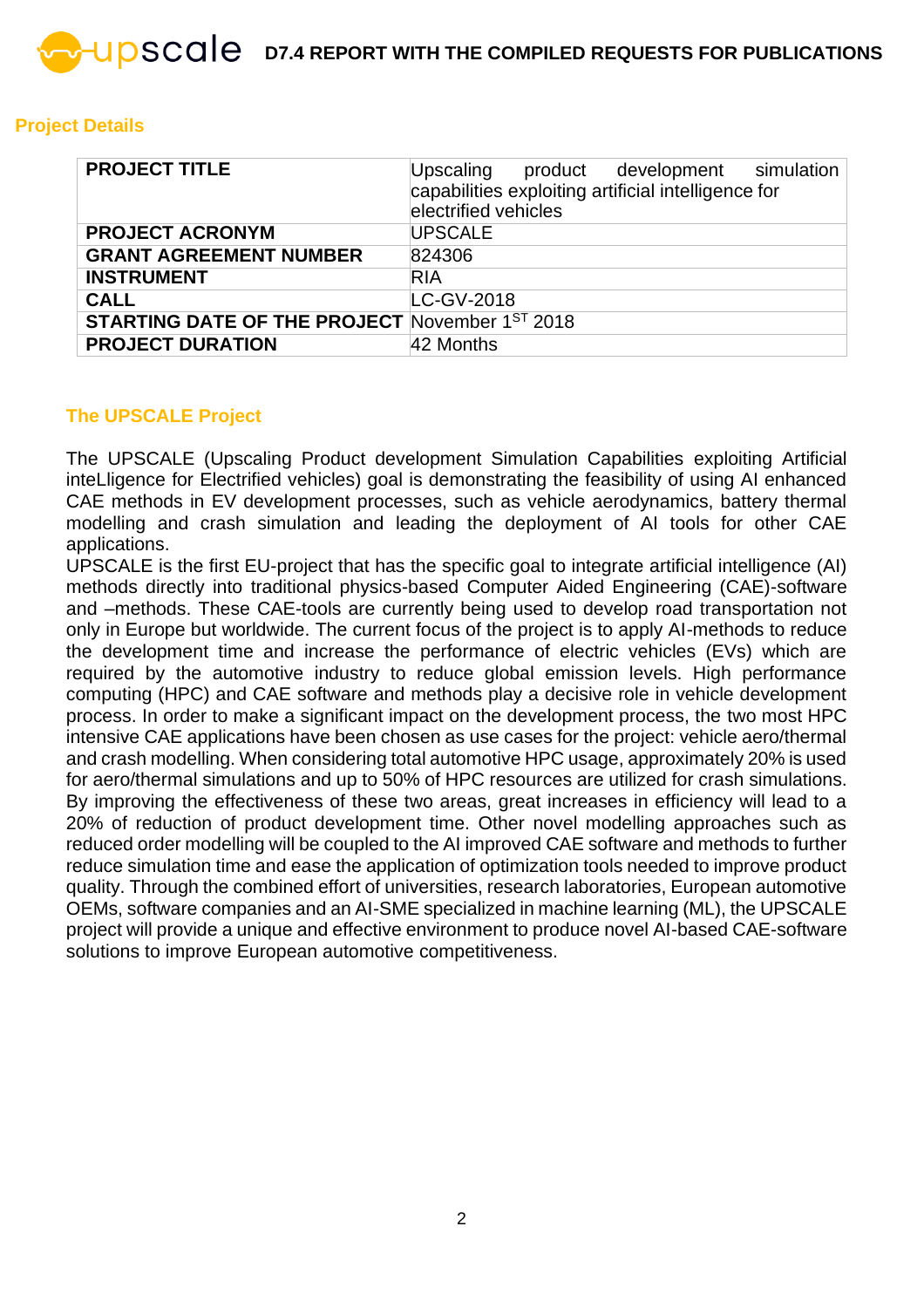## **The UPSCALE Consortium**

| <b>PARTICIPANT</b><br><b>N°</b> | <b>PARTICIPANT ORGANISATION NAME</b>                                           |                   |  |  |
|---------------------------------|--------------------------------------------------------------------------------|-------------------|--|--|
| 1 (Coordinator)                 | IDIADA AUTOMOTIVE TECHNOLOGY SA (IDIADA),                                      | Spain             |  |  |
| $\overline{2}$                  | <b>VOLVO PERSONVAGNAR AB (Volvo Cars)</b>                                      | Sweden            |  |  |
| 3                               | <b>VOLKSWAGEN AG (VW)</b>                                                      | Germany           |  |  |
| 4                               | <b>CENTRO RICERCHE FIAT SCPA (CRF)</b>                                         | Italy             |  |  |
| 5                               | <b>ESI GROUP (ESI GROUP)</b>                                                   | France            |  |  |
| 6                               | <b>ENGYS LTD (ENGYS LTD)</b>                                                   | United<br>Kingdom |  |  |
|                                 | KOMPETENZZENTRUM - DAS VIRTUELLE<br>FAHRZEUG, Forschungsgesellschaft mbH (VIF) | Austria           |  |  |
| 8                               | <b>VRIJE UNIVERSITEIT BRUSSEL (VUB)</b>                                        | <b>Belgium</b>    |  |  |
| 9                               | <b>ECOLE NATIONALE SUPERIEURE</b><br>D'ARTS ET METIERS (ENSAM PARISTECH)       | France            |  |  |
| 10                              | ALGORITHMICA TECHNOLOGIES<br><b>GMBH (ALGORITHMICA)</b>                        | Germany           |  |  |
| 11                              | FI INICIATIVAS I MAS D MAS I SLU (FI GROUP)                                    | Spain             |  |  |

## **Document Details**

| <b>DELIVERABLE TYPE</b>                              | Report                                                              |
|------------------------------------------------------|---------------------------------------------------------------------|
| DELIVERABLE Nº                                       | D7.4                                                                |
| <b>DELIVERABLE TITLE</b>                             | <b>REPORT WITH THE COMPILED REQUESTS</b><br><b>FOR PUBLICATIONS</b> |
| NAME OF LEAD PARTNERS FOR THIS<br><b>DELIVERABLE</b> | <b>IDIADA</b>                                                       |
| <b>VERSION</b>                                       | 3                                                                   |
| <b>CONTRACTUAL DELIVERY DATE</b>                     | Month 42                                                            |
| <b>ACTUAL DELIVERY DATE</b>                          | Month 44                                                            |
| <b>DISSEMINATION LEVEL</b>                           | Public                                                              |

#### **ABSTRACT**

This deliverable is the summary of requests for publications and conferences produced so far.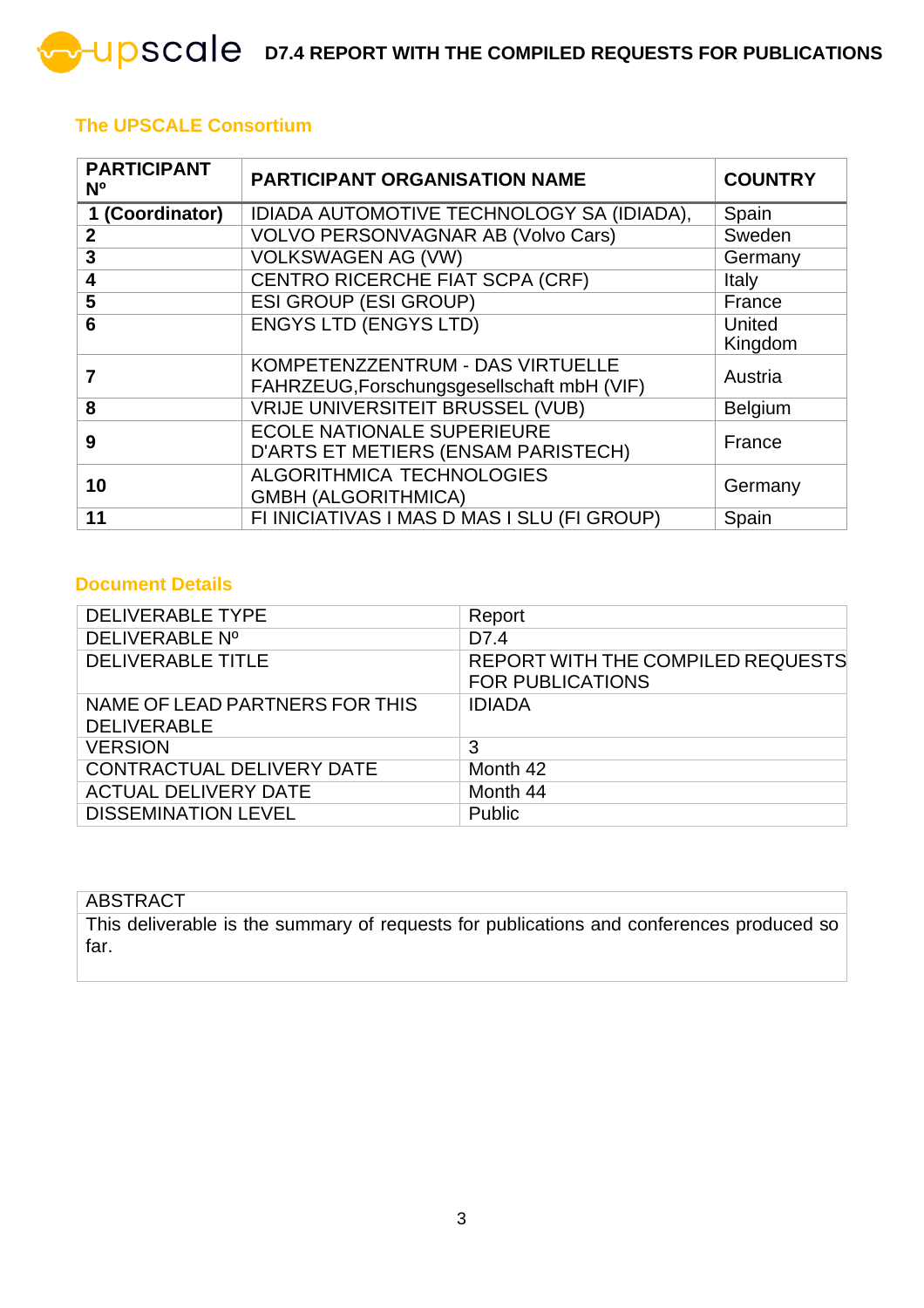#### **Revision History**

The following table describes the main changes done in the document since it was created

| <b>REVISION DATE</b> |            | <b>DESCRIPTION</b> | <b>AUTHOR (ORGANIZATION)</b>   |
|----------------------|------------|--------------------|--------------------------------|
|                      | 23/05/2022 | Deliverable draft  | Enric Aramburu (IDIADA)        |
|                      | 26/05/2022 | Deliverable update | Cristina Nappi (FI GROUP)      |
|                      | 30/05/2022 | Deliverable update | <b>Enric Aramburu (IDIADA)</b> |
| ູ                    | 02/06/2022 | Deliverable update | Albert R. De Liebana (IDIADA)  |

#### **Disclaimer**

THIS DOCUMENT IS PROVIDED "AS IS" WITH NO WARRANTIES WHATSOEVER, INCLUDING ANY WARRANTY OF MERCHANTABILITY, NONINFRINGEMENT, FITNESS FOR ANY PARTICULAR PURPOSE, OR ANY WARRANTY OTHERWISE ARISING OUT OF ANY PROPOSAL, SPECIFICATION OR SAMPLE. Any liability, including liability for infringement of any proprietary rights, relating to use of information in this document is disclaimed. No license, express or implied, by estoppels or otherwise, to any intellectual property rights are granted herein. The members of the project UPSCALE do not accept any liability for actions or omissions of UPSCALE members or third parties and disclaims any obligation to enforce the use of this document. This document is subject to change without notice.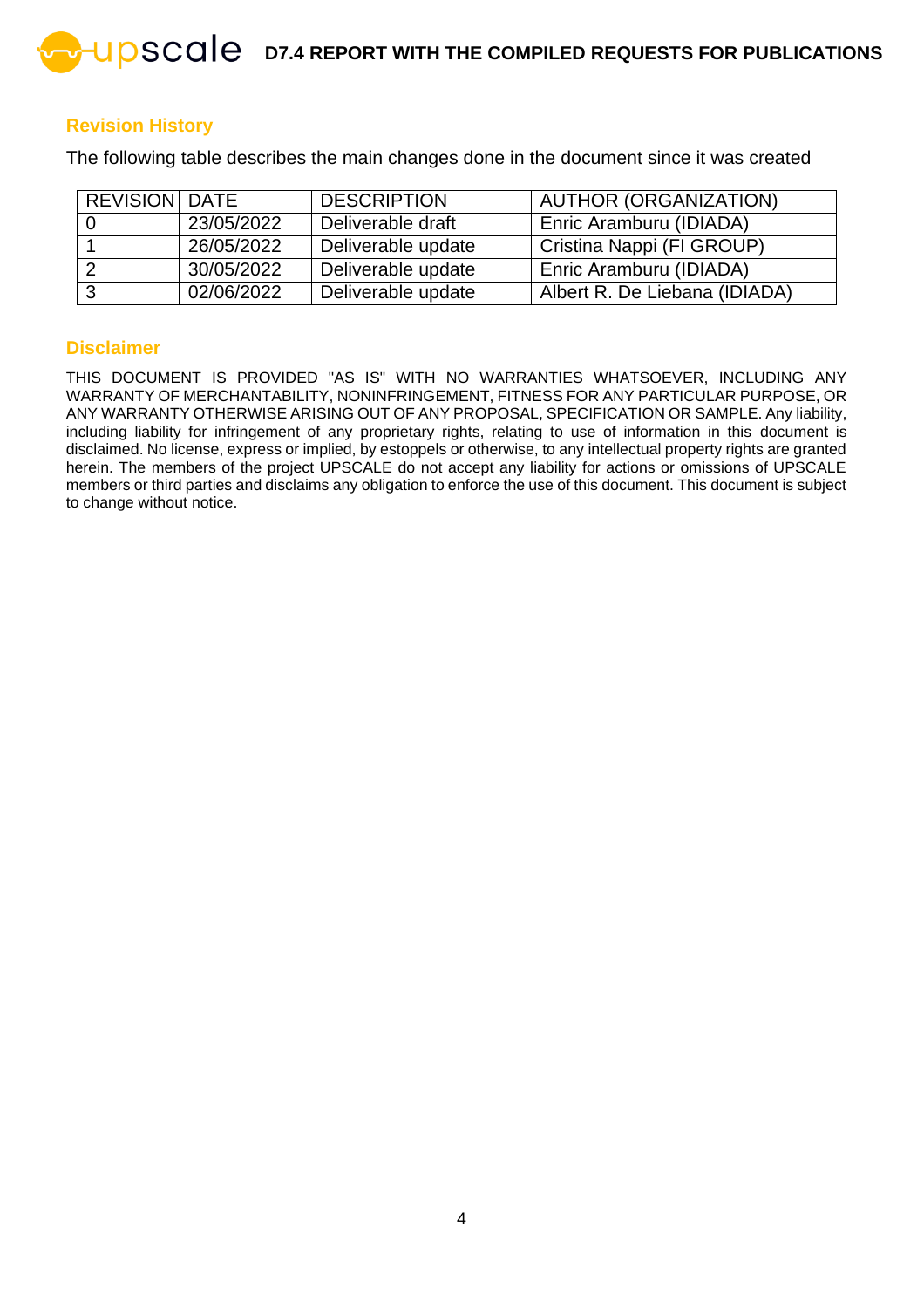**UPSCALE** D7.4 REPORT WITH THE COMPILED REQUESTS FOR PUBLICATIONS

## **Index**

## **List of Tables**

<span id="page-4-0"></span>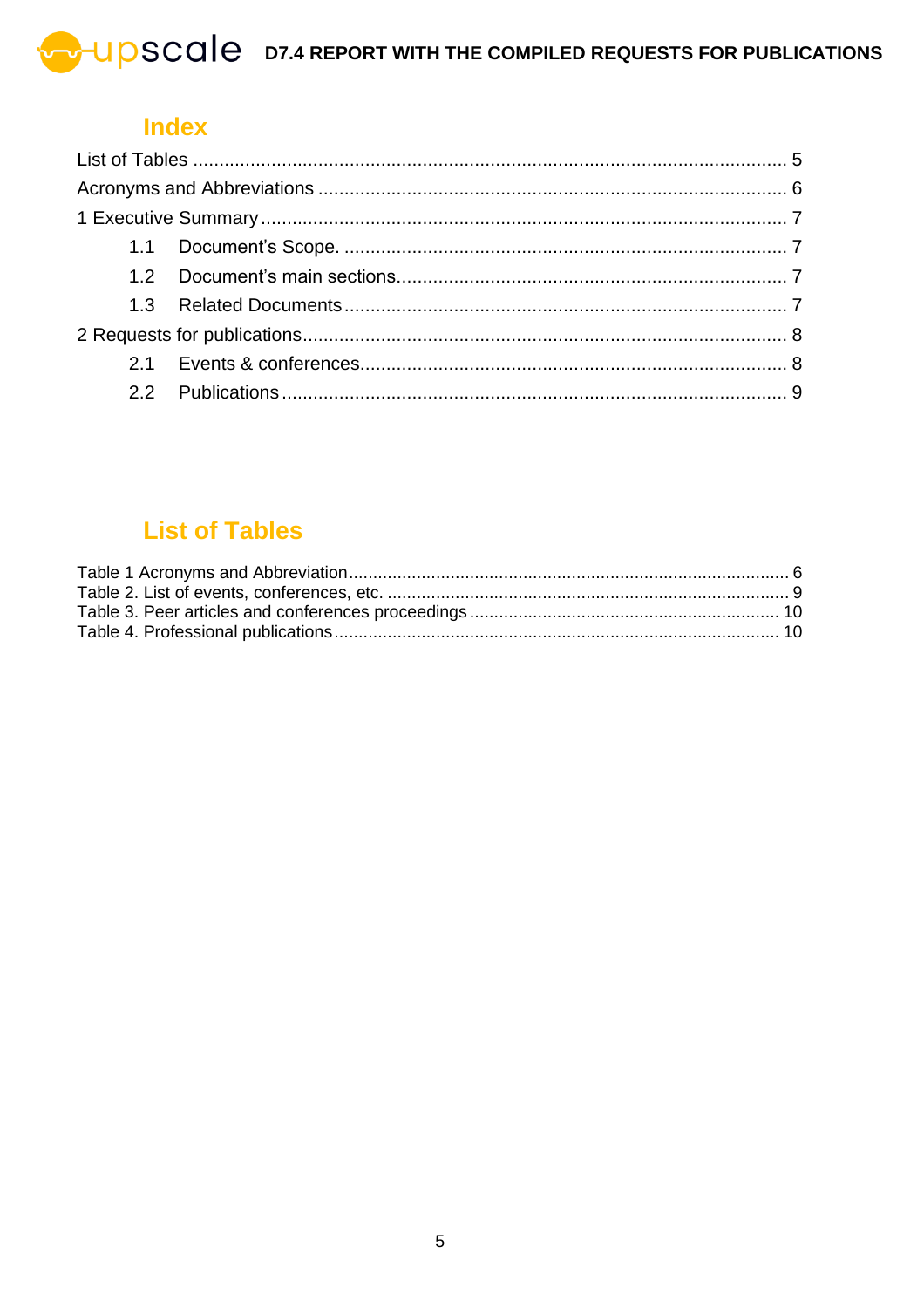**D7.4 REPORT WITH THE COMPILED REQUESTS FOR PUBLICATIONS** 

## <span id="page-5-0"></span>**Acronyms and Abbreviations**

<span id="page-5-1"></span>

| Al           | Artificial Intelligence                                  |
|--------------|----------------------------------------------------------|
| <b>CAE</b>   | <b>Computer Aided Engineering</b>                        |
| <b>CMS</b>   | <b>Content Management System</b>                         |
| D&C          | <b>Dissemination and Communication</b>                   |
| EC           | <b>European Commission</b>                               |
| EU           | European Union                                           |
| EV           | <b>Electric Vehicle</b>                                  |
| <b>FPEDR</b> | Final Plan for Exploitation and Dissemination of Results |
| GA           | <b>Grant Agreement</b>                                   |
| <b>KPI</b>   | <b>Key Performance Indicators</b>                        |
| <b>PEDR</b>  | Plan for Exploitation and Dissemination of Results       |
| R&D          | <b>Research and Development</b>                          |
| <b>TV</b>    | Television                                               |
| <b>WP</b>    | <b>Work Package</b>                                      |

*Table 1 Acronyms and Abbreviation*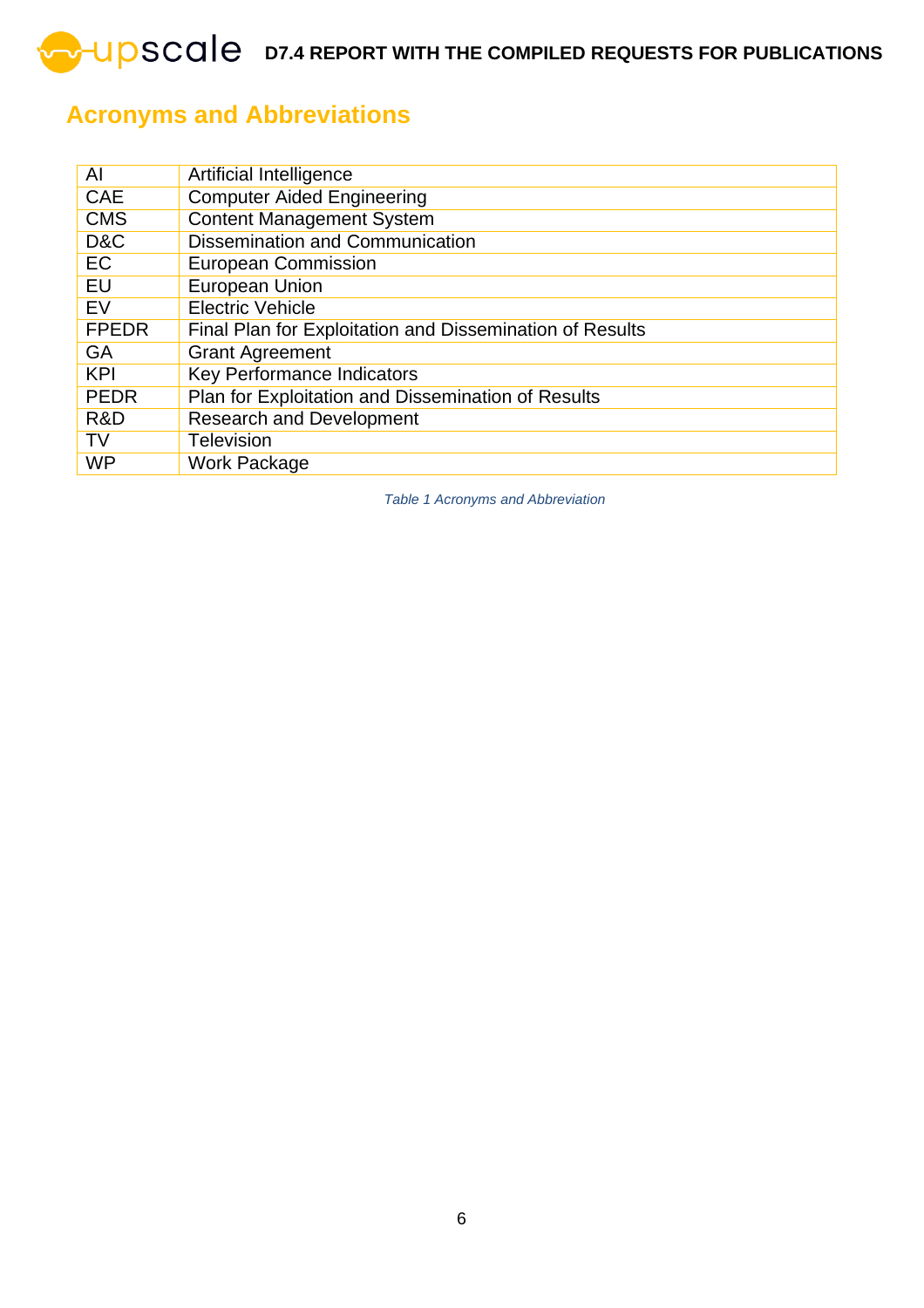## <span id="page-6-0"></span>**1 Executive Summary**

Deliverable 7.4 "Report with the complied requests for publications", belongs to Task 7.3, and aims at compiling and reporting all the events, conferences, and publications where the UPSCALE results have been published so far.

The objective of WP7 is to maximize the impact of the European Commission (EC) funded project and to raise awareness among the different target audiences (refer to point 2.2.1) which include diverse groups such as European citizens, policy makers and the scientific community that may make use of this project as a starting point for new developments leading to a virtuous circle of R&D.

Task 7.1 is based on designing and producing materials and content to promote the project and its results among a wide range of target groups, using both digital and physical materials, conferences, workshops, papers and any other mean that may be considered relevant for the deliverable's purpose.

These results may be found as well in D7.6.

This deliverable doesn't deviate from the grant agreement in terms of content. The delivery is delayed in more than one month to try to include as much information as possible in the lists.

## **1.1 Document's Scope.**

<span id="page-6-1"></span>The present document will list all the dissemination events, where the UPCALE partners have presented the main project results.

## **1.2 Document's main sections.**

<span id="page-6-2"></span>Following what has been aforesaid, the present document has been split into two sections:

**A. Events:** First section is gathering information regarding the events and conferences where the UPSCALE project has been presented.

**B. Publications:** second part includes all the articles, papers, posters, etc. published so far by the UPSCALE partners.

## **1.3 Related Documents**

<span id="page-6-3"></span>These results may be found as well in D7.6.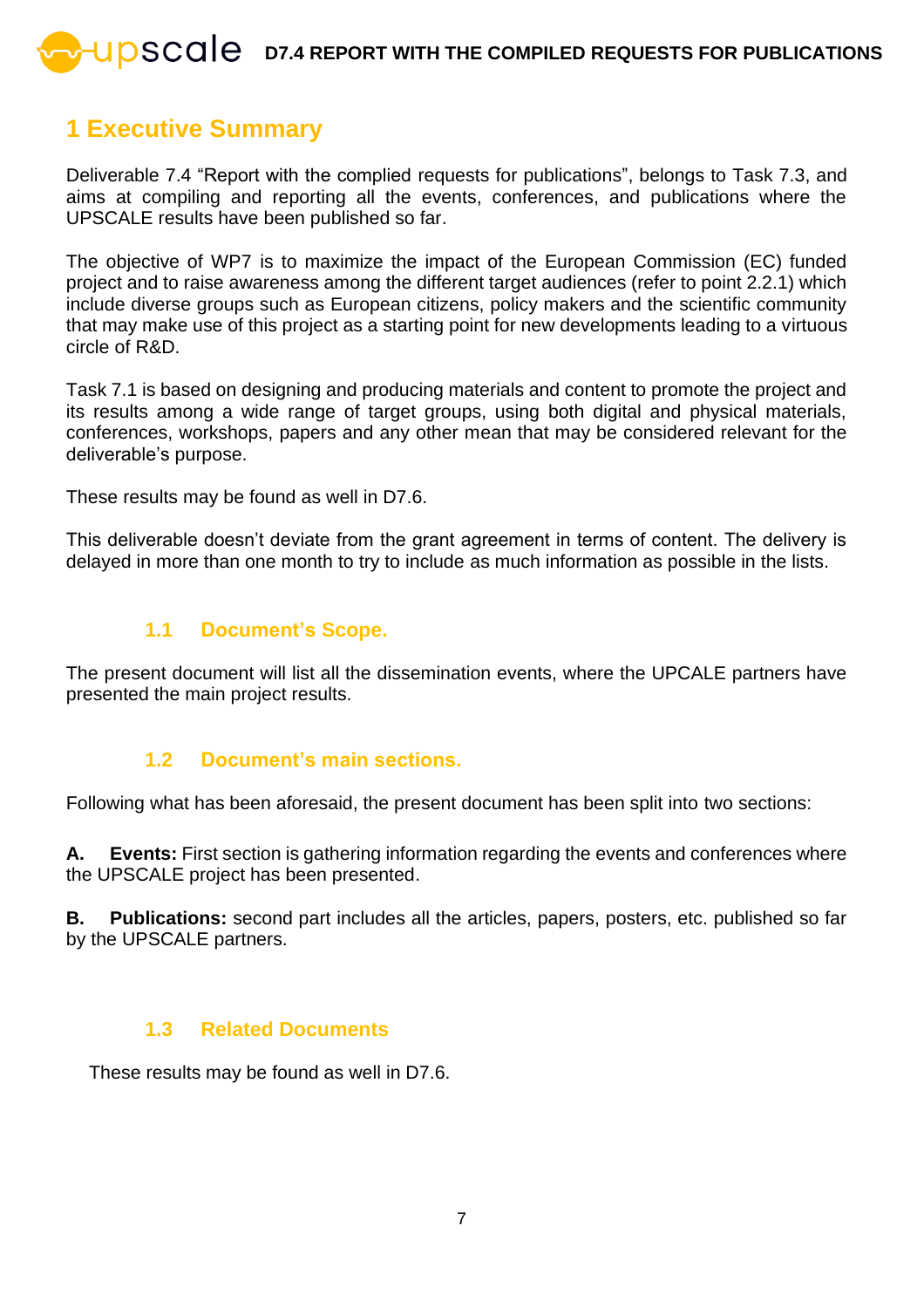## **2 Requests for publications**

## **2.1 Events & conferences**

<span id="page-7-1"></span><span id="page-7-0"></span>

| WP7 Dissemination & Communication - List of events, conferences, etc. |              |                   |                                                                                                                                                                        |                                                                                                                                                                                  |  |  |  |
|-----------------------------------------------------------------------|--------------|-------------------|------------------------------------------------------------------------------------------------------------------------------------------------------------------------|----------------------------------------------------------------------------------------------------------------------------------------------------------------------------------|--|--|--|
| <b>Partner</b>                                                        | <b>Level</b> | <b>Type Event</b> | <b>Title of event</b>                                                                                                                                                  | <b>Comments</b>                                                                                                                                                                  |  |  |  |
| Applus IDIADA                                                         | H.           | C.                | <b>Automotive CAE Grand Challenge</b>                                                                                                                                  | 2019 - April, 16th - 17th, Hanau, Germany;                                                                                                                                       |  |  |  |
| Engys Ltd                                                             |              | <b>OT</b>         | <b>ENGYS USER GROUP MEETING</b>                                                                                                                                        | 2019 - September, 16th - 18th London, UK; The ENGYS User Group Meeting<br>brings together the global community of users of open-source CFD software<br>tools HELYX and ELEMENTS. |  |  |  |
| Applus IDIADA                                                         |              | <b>OT</b>         | <b>GHOST and iModBatt workshop</b>                                                                                                                                     | 2019 - October, 18th, San Sebastian, Spain; Participation in poster session<br>organized within sister projects workshop                                                         |  |  |  |
| Applus IDIADA                                                         | Е            | C                 | (EUCAR) Reception & Conference                                                                                                                                         | 2019 - November, 6th - 7th, Brussels, Belgium; Conference                                                                                                                        |  |  |  |
| Volkswagen AG                                                         |              | С                 | <b>VDI SIMVEC Artificial Intelligence and</b><br><b>Reduced Order Modelling in Computer</b><br>Aided Engineering Methods (AI and ROM<br>in CAE-Methods)                | 2019 - November, 19th - 20th, Baden, Germany; Conference participation of<br>IDIADA, CRF, ENSAM, ESI Group, ViF, ALGORITHMICA, ENGYS, VW,<br>VOLVO, VUB                          |  |  |  |
| <b>ESI Group</b>                                                      | E            | C                 | <b>ESI FORUM</b>                                                                                                                                                       | 2019 - November, 6th - 7th, Berlin, Germany; Conference                                                                                                                          |  |  |  |
| Applus IDIADA                                                         | Е            | <b>OT</b>         | <b>Machine Learning for Fluid Mechanics:</b><br>Analysis, Modelling, Control and<br>Closures, von Karman Lecture Series<br><b>Machine Learning for Fluid Mechanics</b> | 2020 - February, 24th - 28th, Brussels, Belgium; Event Poster presentation                                                                                                       |  |  |  |
| Engys Ltd                                                             | Е            | <b>OW</b>         | Machine Learning for Accelerated Aero-<br><b>Thermal Design in The Age of</b><br>Electromobility                                                                       | 2020 - March, 10th; On-line Webinar                                                                                                                                              |  |  |  |
| <b>ESI Group</b>                                                      | Е            | <b>OW</b>         | How Virtual Prototyping is Key to Certify<br>EVs with an embedded battery                                                                                              | 2020 - June, 10th ; On-line Webinar                                                                                                                                              |  |  |  |
| Applus IDIADA                                                         |              | <b>PW</b>         | <b>IEEE VPPC2020</b><br>Part of the workshop on Virtual product<br>development and production of all types<br>of electrified vehicles and components                   | 2020 - November, 20th; On-line Workshop                                                                                                                                          |  |  |  |
| Applus IDIADA                                                         | Е            | C                 | H2020 RTR20 European Conference: as<br>part of the Green Vehicles panel                                                                                                | 2020 - November & December, 30th - 1st; On-line Conference                                                                                                                       |  |  |  |
| <b>ESI Group</b>                                                      |              | C                 | WCCM-ECCOMAS 2020: participated in a<br>mini-symposium with other EU project                                                                                           | 2021- January, 11th - 15th; On-line Congress                                                                                                                                     |  |  |  |
| Applus IDIADA                                                         |              | <b>OT</b>         | HiFiLED Symposium - 2nd High-Fidelity<br><b>Industrial LES/DNS Symposium</b>                                                                                           | 2021 - September, 22nd - 24th; On-line Event                                                                                                                                     |  |  |  |
| <b>ESI Group</b>                                                      |              | C                 | <b>CAE Grand Challenge 2021</b>                                                                                                                                        | 2021 - October, 19th - 20 th; Hybrid (on-line/ Hanau, Germany); Topic on                                                                                                         |  |  |  |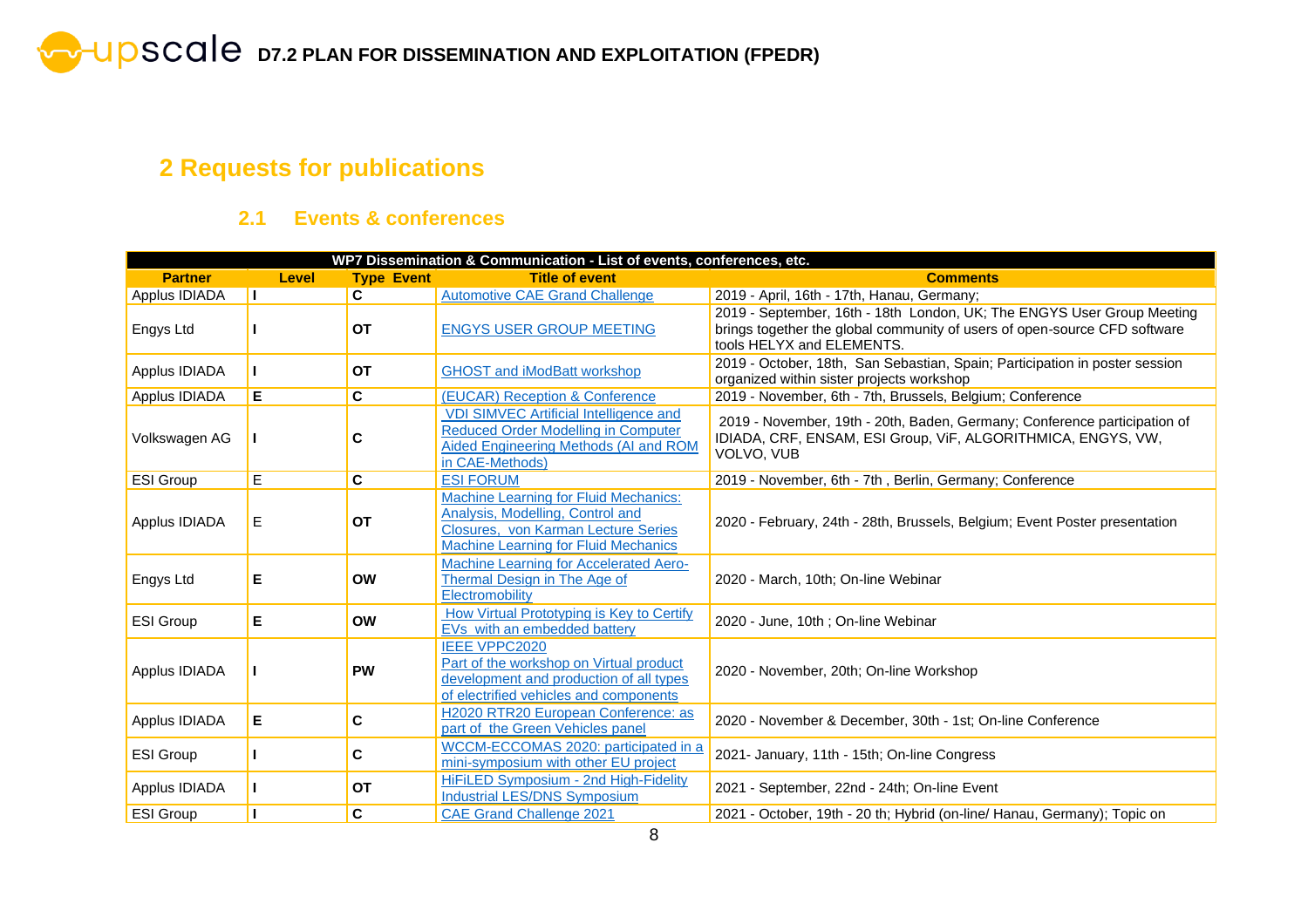# **D D D7.2 PLAN FOR DISSEMINATION AND EXPLOITATION (FPEDR)**

|                  |   |                                                                            | Application in UPSCALE H2020 project of AI enhanced methods for the<br>prediction of battery short circuit in crash scenarios during the Session CRASH:<br>Material models for battery packs of EVs                                           |
|------------------|---|----------------------------------------------------------------------------|-----------------------------------------------------------------------------------------------------------------------------------------------------------------------------------------------------------------------------------------------|
| <b>ESI Group</b> |   | <b>NAFEMS World Congress</b>                                               | 2021 - October, 25th - 27th; Hybrid (on-line/ Salzburg, Austria) Presented<br>Abstracts: Combining reduced-order modeling and machine learning for local-<br>global simulation: short circuit prediction in electric vehicle crash simulation |
| Applus IDIADA    |   | <b>VDI Conference - Automotive CAE</b>                                     | 2021 - November, 9th - 10th; Hybrid (on-line/ Dusseldorf, Germany);<br>Conference participation of IDIADA, CRF, ESI Group, ENGYS, VW, VOLVO                                                                                                   |
| <b>ESI Group</b> | u | WCCM-APCOM 2022: participated in a<br>mini-symposium with other EU project | 2022 - July -August, 31st - 5th, Yokohama, Japan; Congress; Participation of<br><b>ESI Group and IDIADA</b>                                                                                                                                   |

*Table 2. List of events, conferences, etc.*

## **2.2 Publications**

<span id="page-8-1"></span><span id="page-8-0"></span>

|                         | WP7 Dissemination & Communication - Peer articles and conferences proceedings |                                      |                                                                                                                                                            |                                                                                                                                                          |                                                                                                                                                                          |  |  |
|-------------------------|-------------------------------------------------------------------------------|--------------------------------------|------------------------------------------------------------------------------------------------------------------------------------------------------------|----------------------------------------------------------------------------------------------------------------------------------------------------------|--------------------------------------------------------------------------------------------------------------------------------------------------------------------------|--|--|
| <b>Partner</b>          | <b>DOI</b>                                                                    | <b>Type of</b><br><b>Publication</b> | <b>Repository Link</b>                                                                                                                                     | <b>Title</b>                                                                                                                                             | <b>Authors</b>                                                                                                                                                           |  |  |
| ESI<br>Group            | https://doi.<br>org/10.42<br>71/2020-<br>01-0950                              | Conference<br>Proceedings            | https://www.researchgate.net/publication/340643<br>536 Al Enhanced Methods for Virtual Predicti<br>on_of_Short_Circuit_in_Full_Vehicle_Crash_Sce<br>narios | AI Enhanced Methods for Virtual<br>Prediction of Short Circuit in Full<br>Vehicle Crash Scenarios                                                        | Alexandre Dumon, Michael Andres, Stefano<br>Menegazzi, Christoph Breitfuss, Cristian<br>Jimenez, Francisco Chinesta, Fatima Daim, Alain<br>Tramecon                      |  |  |
| Applus<br><b>IDIADA</b> |                                                                               | Conference<br>Proceedings            | https://www.upscaleproject.eu/wp-<br>content/uploads/2019/09/poster-upscale5.jpg                                                                           | Application of Physics Informed<br>Machine Learning model for<br>correcting RANS modeled Reynolds<br><b>Stress Anisotropy</b>                            | Bhanu Prakash, Charalampos Tsimis, Enric<br>Aramburu                                                                                                                     |  |  |
| Applus<br><b>IDIADA</b> | 10.1109/V<br><b>PPC5392</b><br>3.2021.96<br>99125                             | Conference<br>Proceedings            | https://ieeexplore.i<br>ee.org/xpl/conhome/9698824/proceeding                                                                                              | Advanced Digitalization for<br>Development of All Types of<br><b>Electrified Vehicles and Components</b>                                                 | Alain Bouscayrol; Valentin Ivanov; Reinhard<br>Tatschl; Enric Aramburu                                                                                                   |  |  |
| ESI<br>Group            |                                                                               | Conference<br>Proceedings            | https://www.esi-<br>group.com/sites/default/files/resource/other/2437/<br>ESI_Daim_NAFEMS_Abstract.pdf                                                     | Combining reduced-order modeling<br>and machine learning for localglobal<br>simulation: Short circuit prediction in<br>electric vehicle crash simulation | Fatima Daïm, Nicolas Hascoët, Michael Andres,<br>Christoph Breitfuss, Eleonora Cortelletti, Cristian<br>Jimenez, Alexandre Dumon, Francisco Chinesta,<br>Fouad El Khaldi |  |  |
| Applus<br><b>IDIADA</b> | 10.1109/V<br>PPC4960<br>1.2020.93<br>30980                                    | Workshop                             | https://ieeexplore.ieee.org/stamp/stamp.jsp?tp=&<br>arnumber=9330980                                                                                       | 2020 IEEE Vehicle Power and<br>Propulsion Conference (VPPC)                                                                                              | Alain Bouscayrol, Valentin Ivanov, Reinhard<br><b>Tatschl and Enric Aramburu</b>                                                                                         |  |  |
| <b>VW</b>               | https://doi.<br>org/10.48                                                     | Paper                                | https://arxiv.org/abs/2110.14396                                                                                                                           | Multi-fidelity data fusion through<br>parameter space reduction with                                                                                     | Francesco Romor, Marco Tezzele, Markus<br>Mrosek, Carsten Othmer, Gianluigi Rozza                                                                                        |  |  |